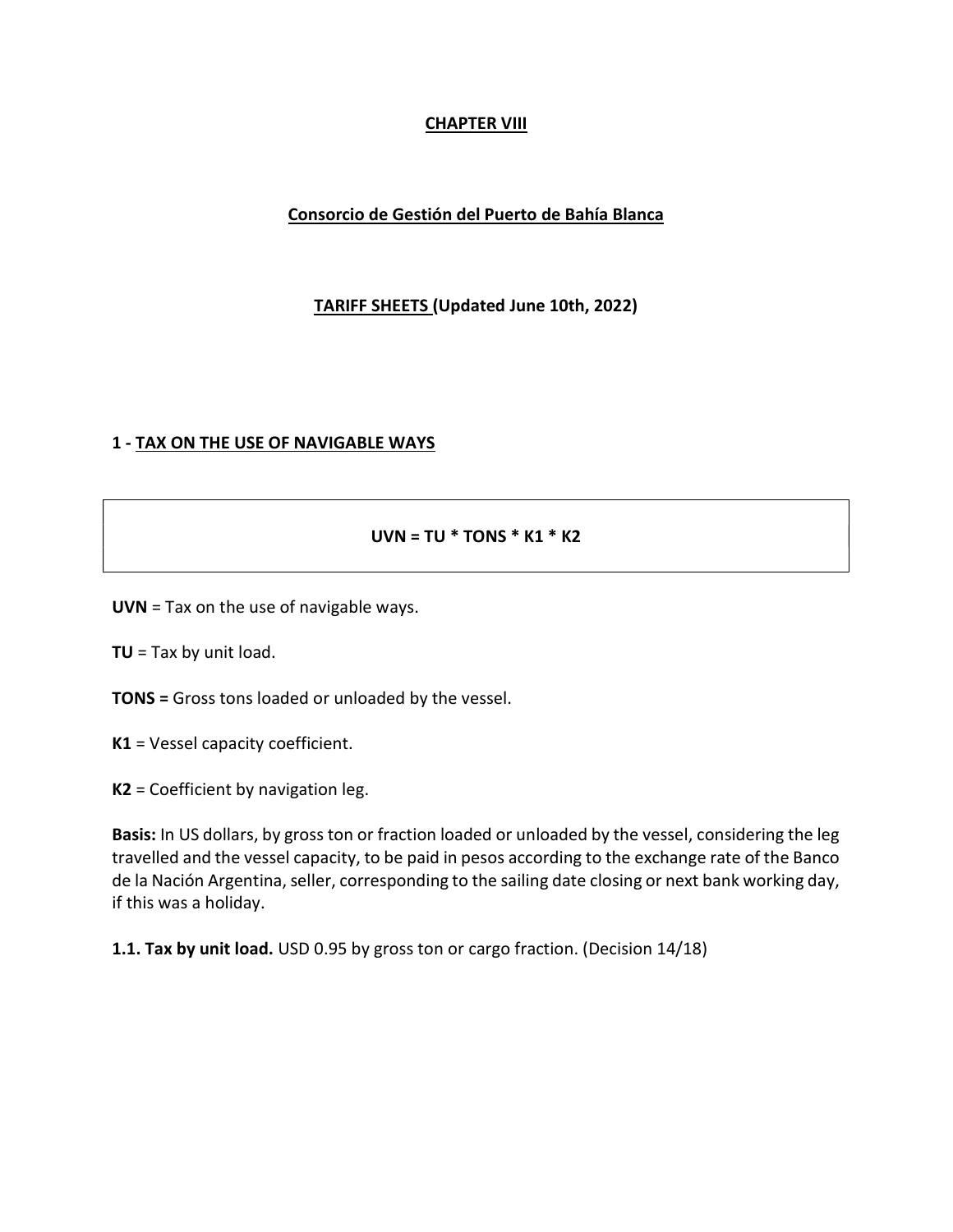### 1.2 Vessel capacity coefficient

| <b>Vessel NRT.</b>    | K1 coefficient |  |
|-----------------------|----------------|--|
| Up to 5,000           | 0.60           |  |
| From 5,001 to 10,000  | 0.85           |  |
| from 10,001 to 17,000 | 1.00           |  |
| above 17,000          | 1.15           |  |

### 1.3 Coefficient by navigation leg

| Leg travelled   | <b>K2 Coefficient K2</b> |  |
|-----------------|--------------------------|--|
| Km 100 to Km 0  |                          |  |
| Km 100 to Km 20 | 0.9                      |  |
| Km 100 to Km 50 | በ 7                      |  |

1.4 - For vessels not performing loading or unloading of goods, the tons variable (TONS) in the formula will be equivalent to twenty percent (20%) of the Net Registered Tonnage of the vessel.

1.5  $-$  Surcharge for use of navigable way (Decision 08/11, Dec. 4/14)

Its exclusive purpose will be to partially pay for the costs resulting from the deepening work and supplementary tasks in the so called Obra n° 1 included in the National and International public bid Number 3-CGPBB/2010.

Calculation methodology: The same methodology provided for the calculation of the Tax on the Use of Navigable Ways, foreseen in Sections II and VIII (part 1) under Title 1 of the Port of Bahía Blanca General Rules and supplementary rules in force will be used. Likewise, all the other rules therein corresponding to the Tax on the Use of Navigable Ways will apply.

Tax by unit load: USD 0.40 by gross ton or cargo fraction. (Dec. 14/18).

Validity: For twelve (12) years, as from February 15, 2012 inclusive, in agreement with the financial regime of the above mentioned National and International Public Bid Number 3- CGPBB/2010.

### Exemption of container ships (Dec. 16/01)

The ships performing only full and/or empty container loading and/or unloading operations are exempted from the payment of the Tax on the Use of Navigable Ways.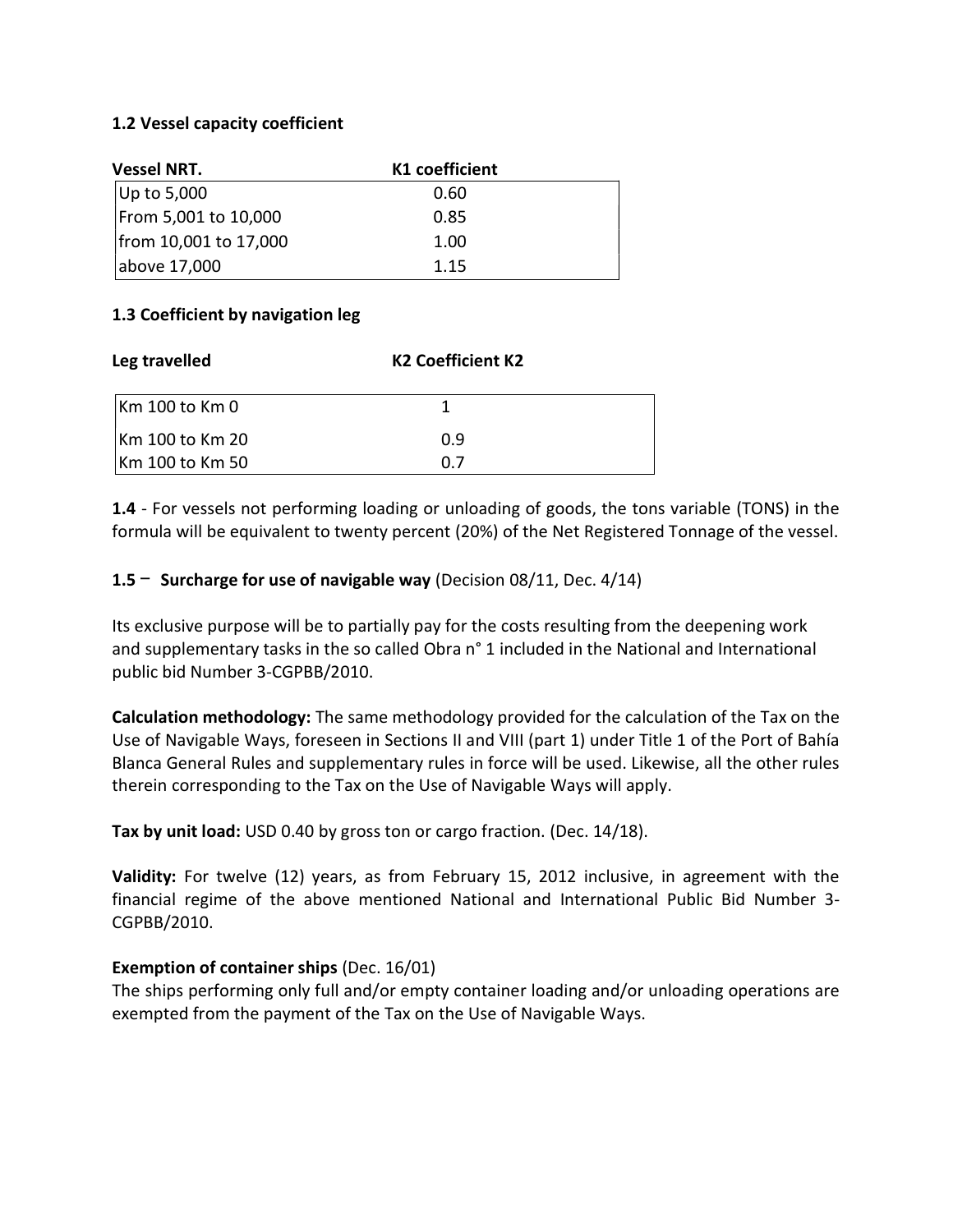## Exemption - Tax on Use of the Navigable Ways (Dec. 11/20)

Corresponds the application of a bonus on said rate according to established in Dec. 11- CGPBB/20.

### 2 - TAX ON THE PORT USE

### 2.1 -Applicable taxes

### **2.1.1 - Docks** (Res. 4/14)

Basis: In US dollars, by Net Registered Ton or fraction and by day or fraction, to be paid in pesos according to the exchange rate of the Banco de la Nación Argentina, seller, corresponding to the sailing date closing or next bank working day, if this was a holiday.

| <b>Location to berth</b> | Other position |  |
|--------------------------|----------------|--|
| <b>USD</b>               | USD            |  |
| 0.37                     | 0.24           |  |

### Methodology to calculate vessel stay at port (Res. 13/95)

It will consist of the application of coefficients to the tax on port use, according to the time they access or leave the berth.

For the days of access or sailing of the vessels, a coefficient will be applied over the Tax on port use, related to the time when the operation is performed, dividing the day in thirds as follows:

| Entrance     |                |                |                |  |
|--------------|----------------|----------------|----------------|--|
| Time         | 00:00 to 08:00 | 08:00 to 16:00 | 16:00 to 24:00 |  |
| Coefficients |                | 0.67           | 0,33           |  |

| <b>Time</b>  | 00:00 to 08:00 | 08:00 to 16:00 | 16:00 to 24:00 |
|--------------|----------------|----------------|----------------|
| Coefficients |                | 0,67           |                |

The coefficient corresponding to the sum of the thirds between which the entrance and sailing operations took place will be applied to vessels arriving and sailing on the same day.

To calculate the rate, the vessel access time will be considered when the first mooring rope is on land, and the sailing time will be set as the time when the last rope is slipped.

If the vessel berthing is verified within fifteen (15) minutes before the start of each third, or if the vessels sail within fifteen 15) minutes after the ending time of each third, one (1) additional hour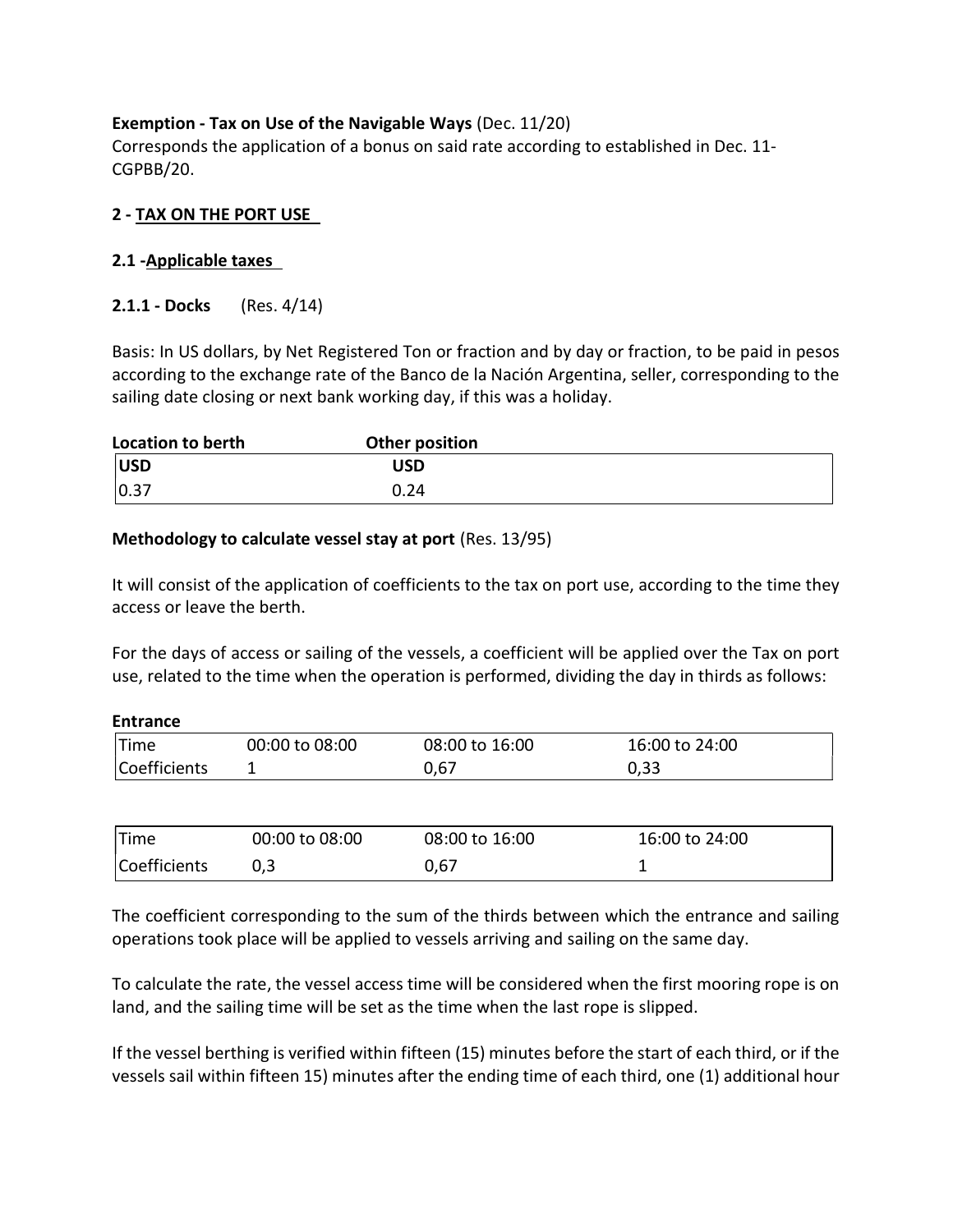will be considered in their lay time. Once this period is exceeded, the corresponding third will be considered.

The price of the additional hour will be calculated on the basis and values set forth in item 2.1 and will be equivalent to one twenty fourth (1/24) of the tax corresponding to the vessel traffic type.

To set the coefficient to be applied to calculate the rate, the vessel berthing time will be considered the time when the first mooring rope is on land, and the sailing time will be set as the time when the last rope is slipped.

## Port use payment exemption (Dec. 20/03).

The vessels berthing on working days and Saturdays, from 21.00 to 24.00 or on Sundays and holidays from 00.00 to 24.00, are exempted from payment of the Port Use Rate corresponding to the above mentioned berthing times, and the lay time count starts as from 00.00 of the next working day, including Saturday.

This exemption does not apply to the vessels starting operations within the berthing days and times above mentioned.

### Exemption of container ships (Dec. 16/01)

The ships performing only full and/or empty container loading and/or unloading operations are exempted from the payment of the Tax on Port Use.

### Fishing Port Use Fee Discount (Dec. 34/21)

A 28% discount is established on the regular Port Use Rate (section 2.1.1 - Port Use Rate, corresponding to Chapter VIII of Title I of the General Regulations of the Port of Bahía Blanca) to fishing vessels that operate regularly in the Port and remain moored during the biological fishing ban, in accordance with the provisions of Dec. 34-CGPBB 2021.

## 2.1.2 - Floating berth

The tax will be considered at the level of item 2.1.1 - Other position.

## 2.1.3 - Anchorage

When a vessel is not waiting for an available site to operate in fix or floating terminals inside the system, it will pay fifty percent (50%) of item 2.1.1 - Other position.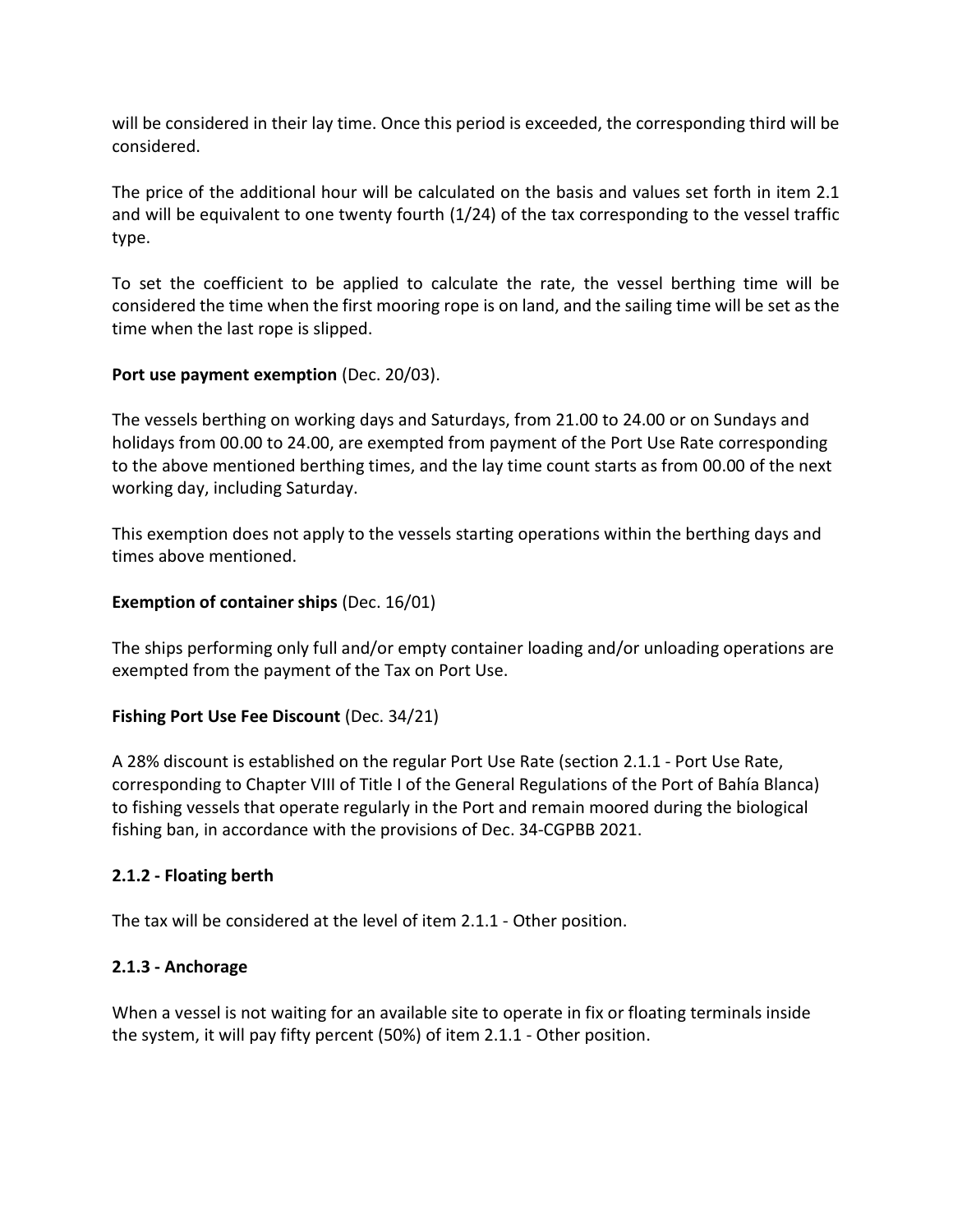### 2.2 - TAX ON FREQUENT PORT USE

### 2.2.1. Vessels smaller than 50 NRT, for service or transporting goods. (Dec. 4/14)

Basis: by vessel and by calendar year quarter in advanced or fraction thereof, in United States dollars.

Rate: USD 500.00

2.2.2 - Coastal and middle distance fishing vessels and recreational boats (Dec. 4/14)

Basis: By vessel and by calendar month in advanced or fraction thereof, in United States dollars.

Rate: USD 100.00

2.2.3. Tugs, high sea fishing vessels and ships transporting goods or service ships larger than 50 NRT. (Dec. 4/14)

Basis: By vessel and by calendar month in advanced, in United States dollars.

Rate: USD 900.00

### 2.2.4 - Scrap ships

As from the date they entered said condition, which will be certified by the corresponding sea authority, they will pay a Port use rate calculated based on a percentage of their original Net registered tonnage, which will be established by the Consorcio on a case by case basis according to their condition.

2.2.5 - The ships not included in items 2.2.2 to 2.2.4 will be applied the rate set in item 2.2.1.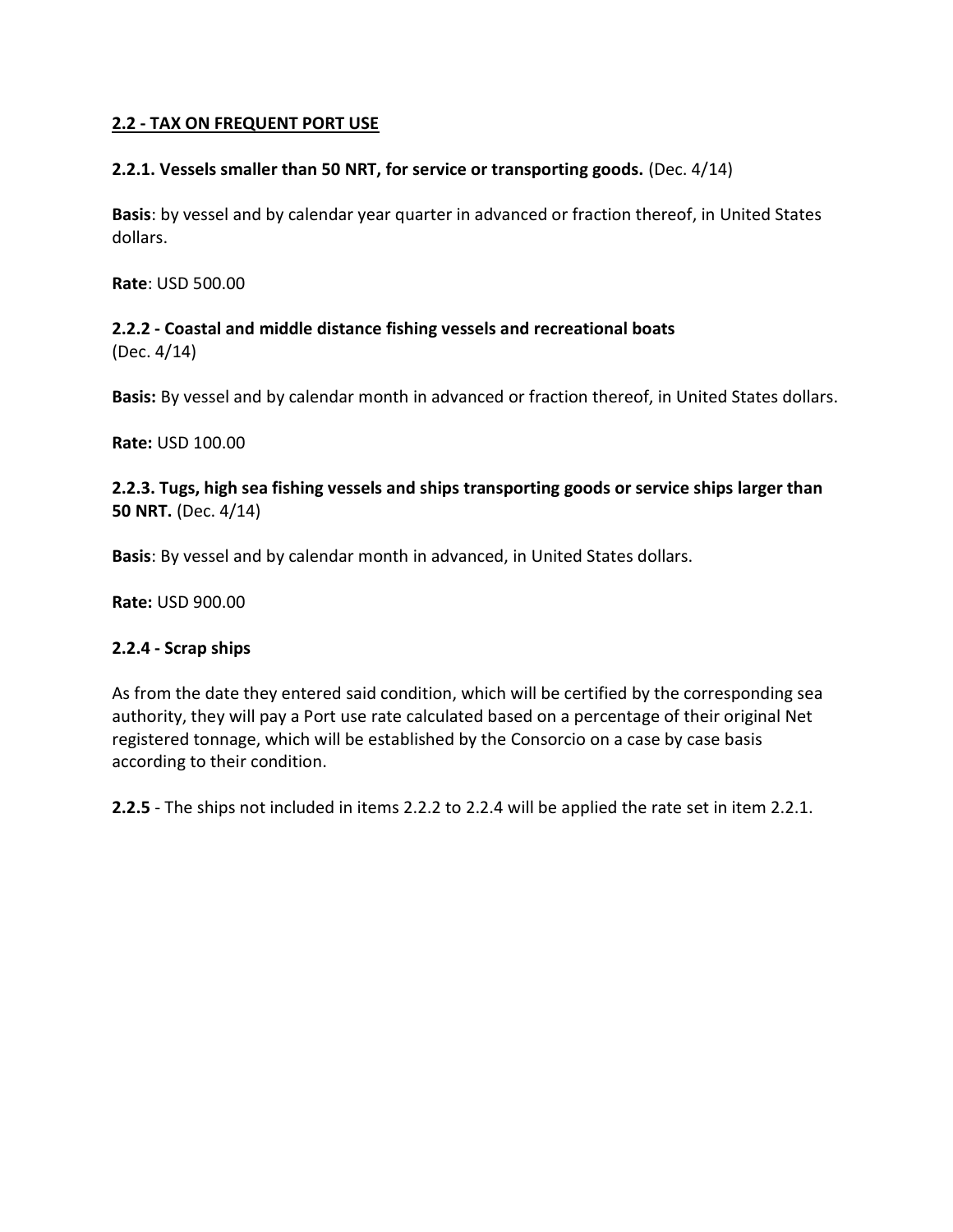## 3 - CARGO RATE (Dec. 14/18)

Basis: Every thousand (1000) kilograms or fraction thereof, in United States dollars to be paid in pesos, according to the Banco de la Nación Argentina selling rate for good import and/or export operations, corresponding to the closing of the working day previous to the completion of the loading/unloading.

## $3.1 -$  Imports

| $ 3.1.1 -$ General cargo in pieces | 1,25 |
|------------------------------------|------|
| $ 3.1.2 -$ Bulk solids             | 0.87 |
| $ 3.1.3 -$ Bulk liquids and gases  | 0.55 |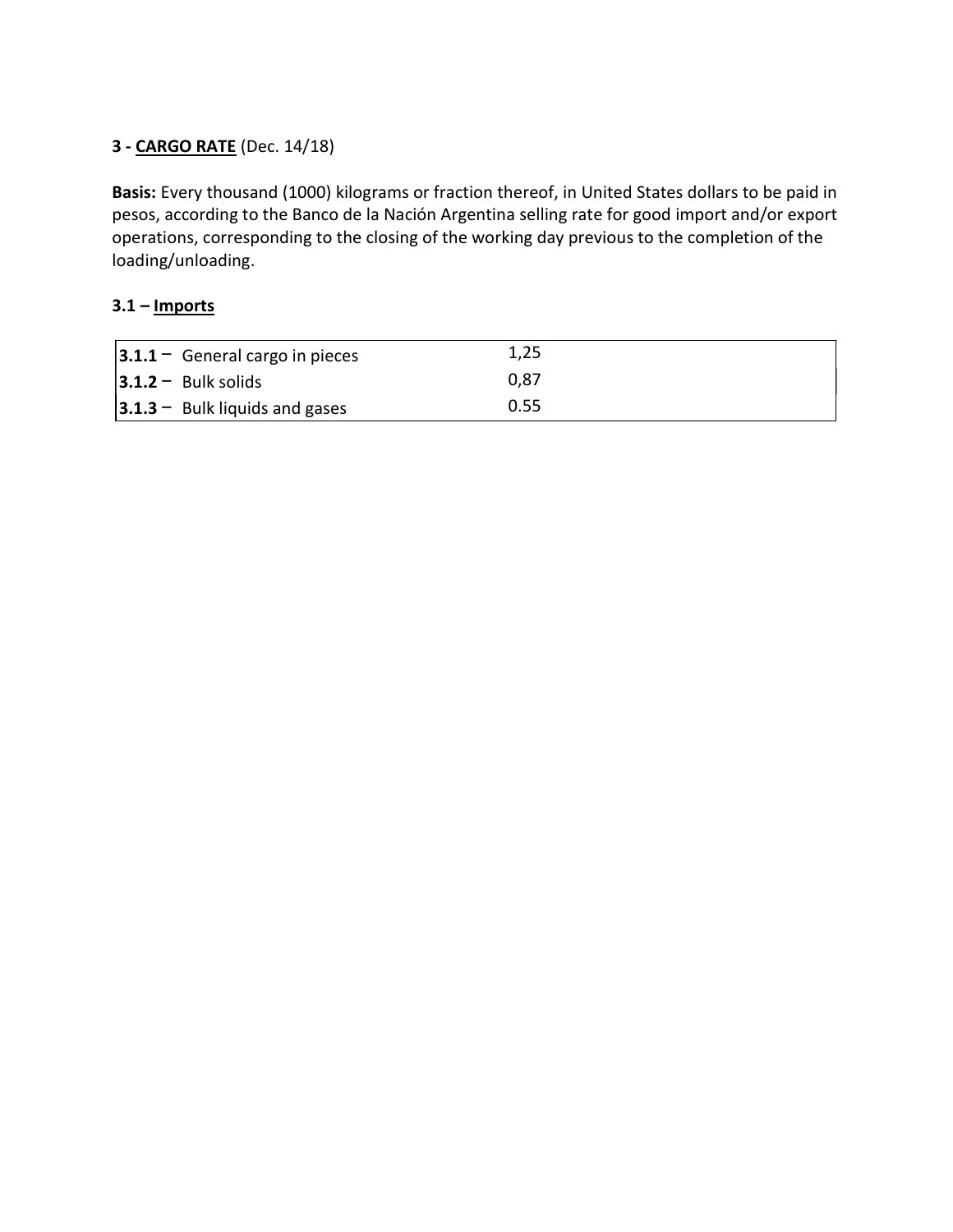### 3.2 – Exports

|                                     |      | <b>USD</b> |  |
|-------------------------------------|------|------------|--|
| $ 3.2.1. -$ General cargo in pieces |      | 0,55       |  |
| $3.2.2. - Bulk solids$              |      | 0,45       |  |
| 3.2.3. - Bulk liquids and gases     |      | 0,45       |  |
|                                     |      |            |  |
| Transit cargo                       | 0,45 |            |  |

### Discount on containerized goods (Dec. 16/01)

Containerized goods loaded to or unloaded from vessels that only load and/or unload empty and/or full containers, will pay 50% of the Cargo Rate corresponding to traffic.

### 3.3 - Removed

Basis: Every thousand (1000) kilograms or fraction thereof, in United States dollars to be paid in pesos, according to the Banco de la Nación Argentina selling rate for good import and/or export operations, corresponding to the closing of the working day previous to the completion of the loading/unloading.

|                                    | USD  |
|------------------------------------|------|
| $ 3.3.1$ - General cargo in pieces | 0.55 |
| $ 3.3.2 - Bulk solids$             | 0.30 |
| $ 3.3.3 -$ Bulk liquids and gases  | 0,30 |

| Fuel to vessels (bunker) |  |
|--------------------------|--|
|                          |  |

| Cargo leaving by land                                                             | 0,30 |
|-----------------------------------------------------------------------------------|------|
| currency exchange rate $=$ closing of the last working day of the operation month |      |

### 4 - MISCELLANEOUS SERVICES

### 4.1 – Storage

### 4.1.1. Export and removed storage

Basis: Every thousand (1000) kilograms or fraction and by day or fraction thereof, in United States dollars.

Tariff: USD 0.03 (Dec. 2/07)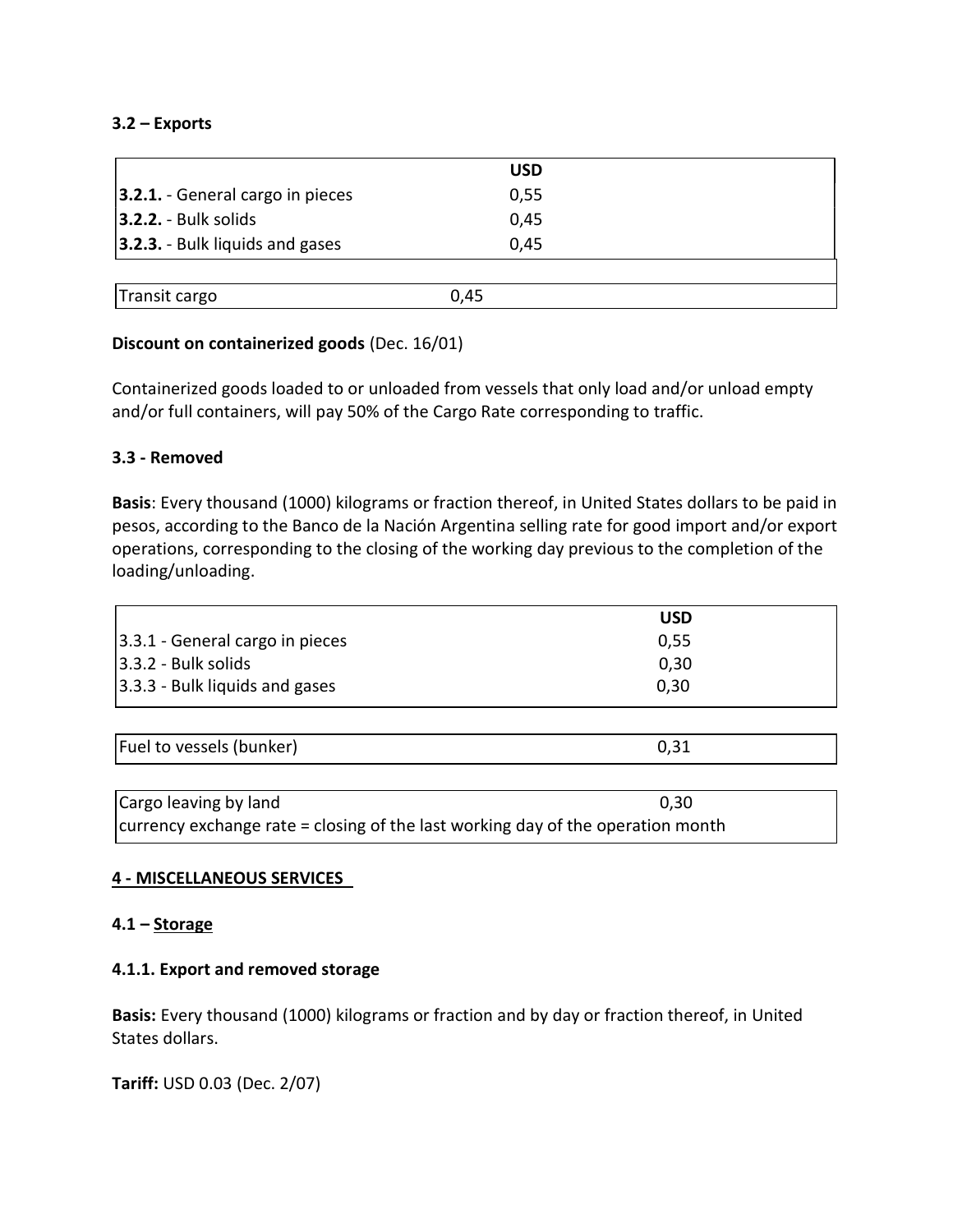### Free container stay (Dec. 9/98)

Stay periods free of payment for Storage Service Rate for containers leaving this port by sea, and which are aimed at good export, as follows:

Containers consolidated in port area: forty (40)-day exemption. Containers consolidated out of the port area: ten (10) days to take away to plant and ten (10) days for stocking while waiting for vessel.

The exemption set is applicable to consolidated full containers and to empty containers entering for consolidation.

### 4.1.2 - Import storage

Basis: Every thousand (1000) kilograms or fraction thereof and by day, in United States dollars to be paid in pesos, according to the Banco de la Nación Argentina selling rate for good import operations, corresponding to the working day previous to taking the goods away.

| Period             | <b>Tariff</b> |
|--------------------|---------------|
| From 01 to 15 days | 0,20          |
| from 16 to 30 days | 0,25          |
| More than 30 days  | 0,50          |

## 4.1.3 - Project material storage (Dec. 1/17)

Basis: Every thousand (1000) kilograms or fraction thereof and by day, in United States dollars to be paid in pesos, according to the Banco de la Nación Argentina selling rate corresponding to the working day previous to taking the goods away.

| Period                                | Tariff |
|---------------------------------------|--------|
| 1 to 15 days $(*)$                    | 0.25   |
| $ 16 \text{ to } 30 \text{ days}$ (*) | 0,50   |
| more than 30 days $(**)$              | 0,70   |

(\*) tariff to be applied from day 1 to day of sailing

(\*\*) tariff to be applied by each additional day exceeding 30 days.

## 4.1.4 - Project material storage – Export (Dec. 28/21)

Basis: Every thousand (1000) kilograms, or square meter (M2), or fraction thereof and by day, whichever is greater, in United States dollars to be paid in pesos, according to the Banco de la Nación Argentina selling rate corresponding to the working day previous to taking the goods away.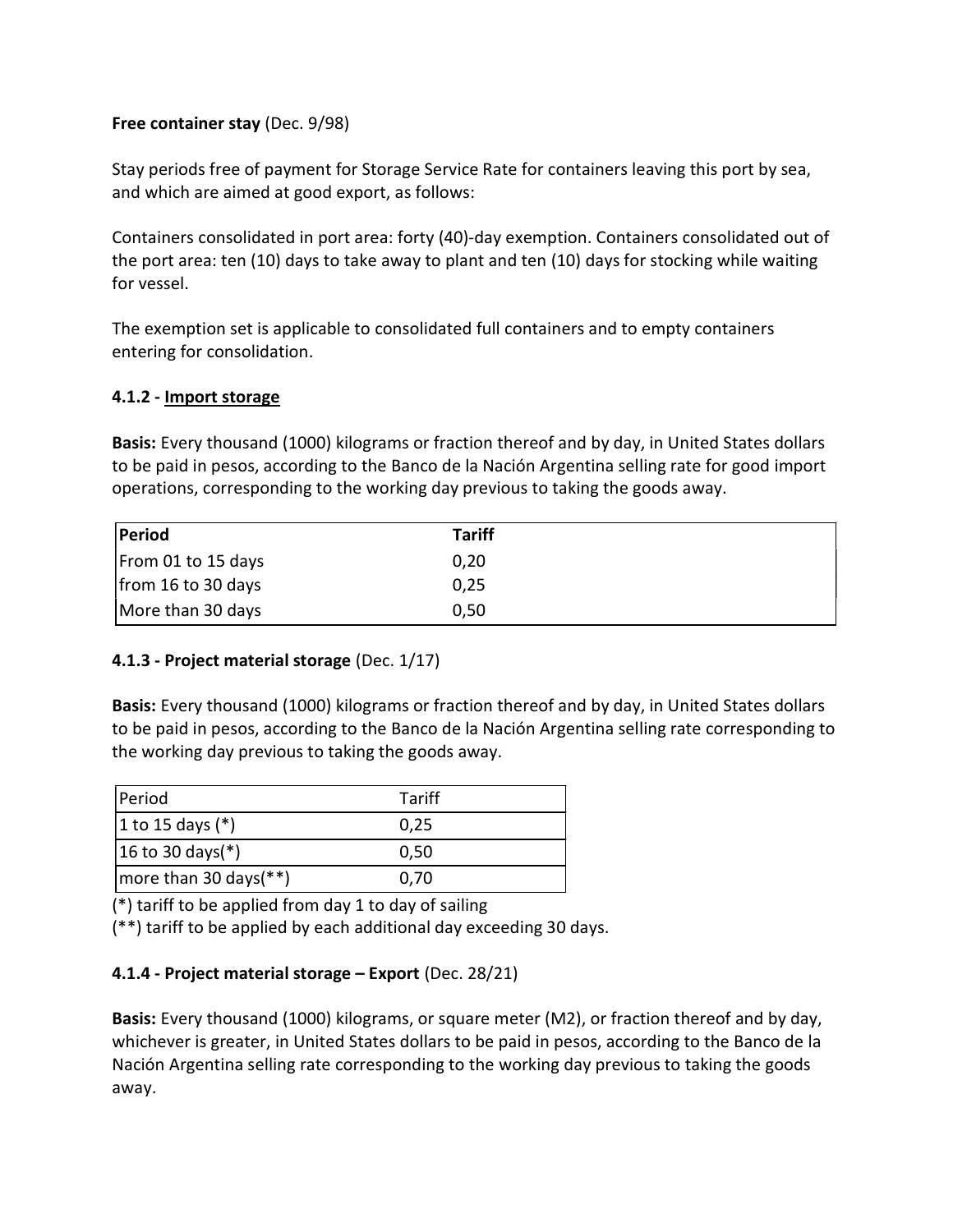| Period                                 | Tariff |  |
|----------------------------------------|--------|--|
| 1 to 30 days $(*)$                     | 0.40   |  |
| $ 31 \text{ to } 60 \text{ days}$ (**) | 0.35   |  |
| more than 60 days $(***)$              | 0.25   |  |

(\*) tariff to be applied from day 1 to day 30 of storage.

(\*\*) tariff to be applied from day 31 to day 60 of storage.

(\*\*\*) tariff to be applied by each additional day exceeding 60 days.

# 4.2 - Potable water supply

Basis: By cubic meter, in US dollars.

Price: USD 7.80 (mod. Dec. 3/13)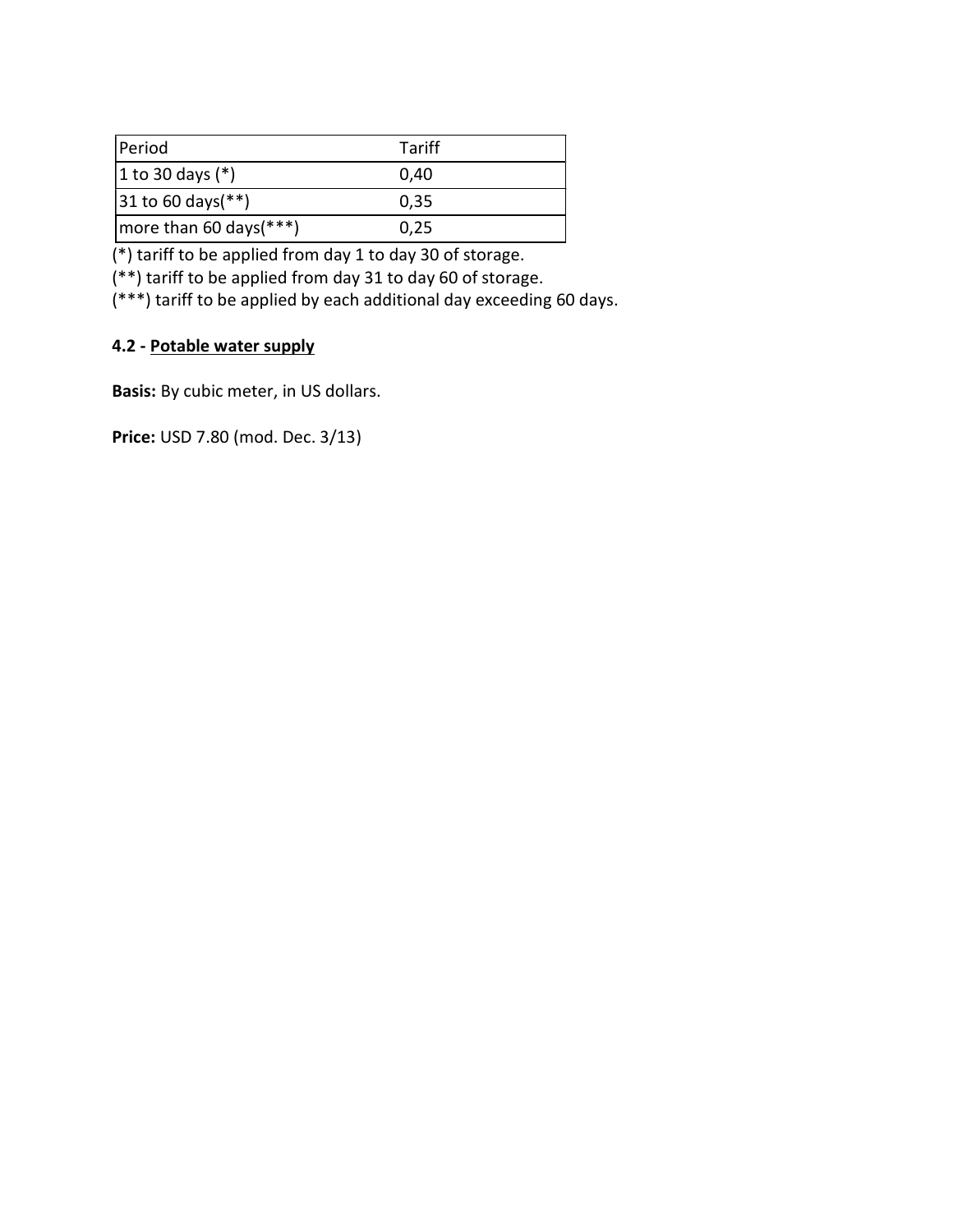### 4.3 - Electrical energy supply

Basis: By kilowatt. Price: \$ 7,98 (update August 2020) Adjustable fee according to seasonal prices of EDES.

### .4 - Truck weighing

Basis: By weighing (includes taring), in United States dollars. Tariff: USD 7,00 (Dec. 02/07)

### 4.5 - Truck stay

Basis: In pesos by truck and by day.

To be counted from the moment the vehicle crosses the access control of the corresponding yard. The vehicles involved in loading and/or unloading of goods that pay the Cargo rate in docks located within the field of operation of the Consorcio are exempted.

### Tariff: \$ 1.68

4.6. Mechanical element service (Dec. 4/14) Basis: by hour or fraction thereof, in United States dollars.

| Element               | <b>Working</b> | Non-working 1 | Non-working 2 |
|-----------------------|----------------|---------------|---------------|
|                       | USD            | USD           | USD           |
| Berth winch           | 50.00          | 75.00         | 100.00        |
| Mobile crane          | 100.00         | 120.00        | 140.00        |
| Ceretti-Tanfani crane | 130.00         | 160.00        | 200.00        |

Working day: From Monday to Friday from 07 to 19 h. Saturdays from 07 to 13 hs.

Non-working time 1: From Monday to Friday from 19 to 07 h. Saturdays and Mondays from 00 hs to 07 hs.

Non-working time 2: Saturdays from 13 to 24 h, Sundays, holidays and non-working days.

### 4.7 - Deleted by Decision 4/09

## 4.8 Study of technical documentation and inspection of works and facilities

Basis: In pesos, according to approved budget and prior to work start, in the following conditions: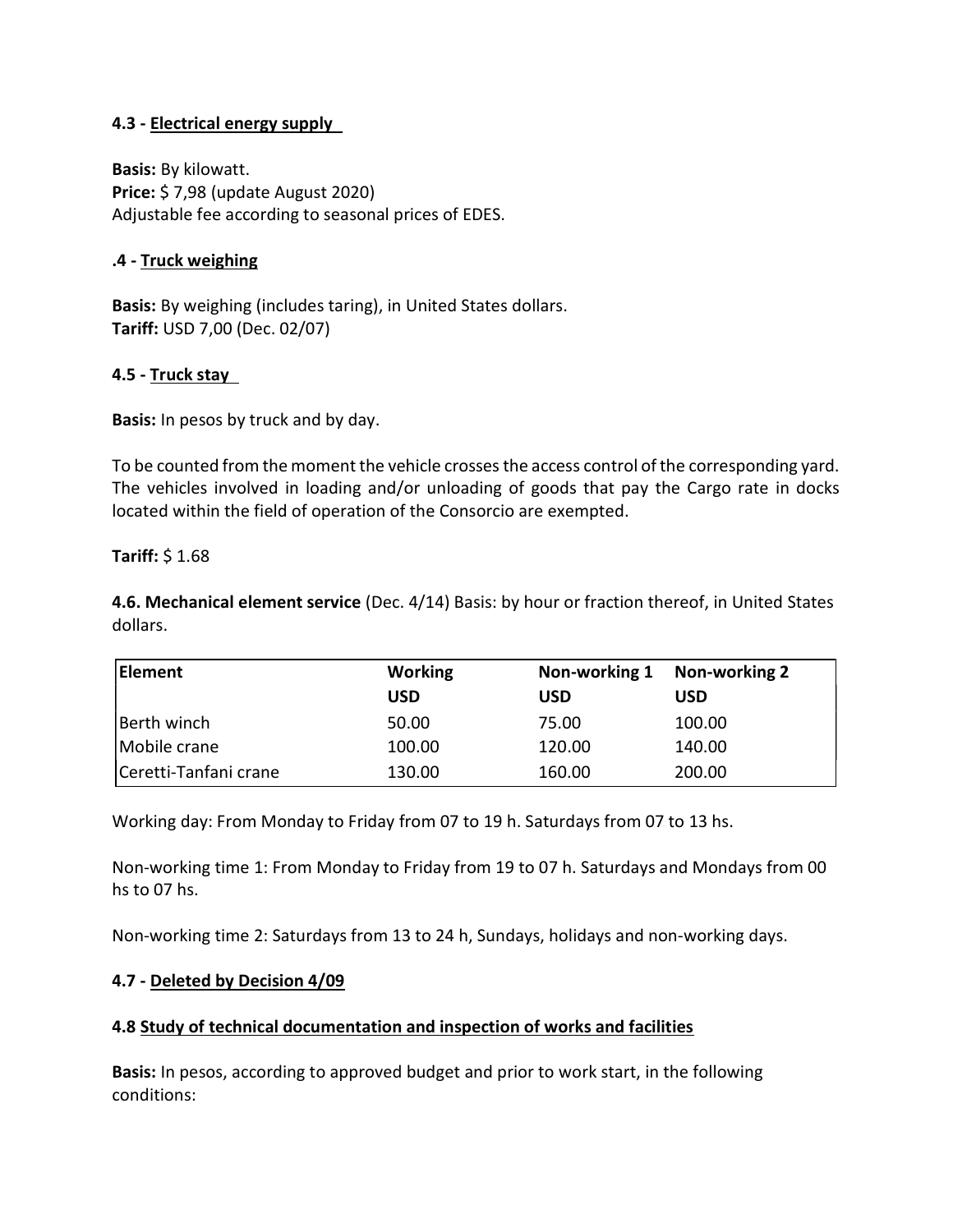| Work amount                      | <b>Accumulative</b> |  |
|----------------------------------|---------------------|--|
| Up to \$1,000,000                | $2% +$              |  |
| from \$1,000,001 to \$10,000,000 | $1 \% +$            |  |
| More than \$10,000,000           | 0,25%               |  |

### Minimum to be invoiced \$100.00

### 4.9 - Registration or re-registration of Port Service Companies

Annual fee: \$ 100.00 (temporarily not effective)

## 4.10 - Stipends of personnel performing extraordinary services charged to third parties (Dec. 4/14)

Basis: By hour or fraction thereof, in United States dollars to be paid in pesos, according to the Banco de la Nación Argentina selling rate corresponding to the closing of the day the operation is completed.

| Position     | Hour with surcharge at 50% | Hour with surcharge at 100% |
|--------------|----------------------------|-----------------------------|
| <b>Clerk</b> | 59.46                      | 179.29                      |
| Foreman      | 41.23                      | 154.78                      |
| Operator     | 33.30                      | 44.40                       |

Operator: Crane operator, scales operator, tractor drivers, mechanic, electrician, water supplier.

Times with surcharge at 50%: Monday to Friday from 19 to 24 and from 00 to 07; Saturdays from 00 to 07.

Times with surcharge at 100%: Saturdays from 13 to 24, Sundays, holidays and non-working days.

## 5 - OCCUPATION REGIME

5.1 -For the occupations existing to the enforcement date of these rules, the amounts duly established for each case will be maintained.

5.2 - For occupations granted as from the enforcement date of these rules, the Board of Directors of the Consorcio de Gestión del Puerto de Bahía Blanca will set a canon applicable on a case by case basis, assessing the following: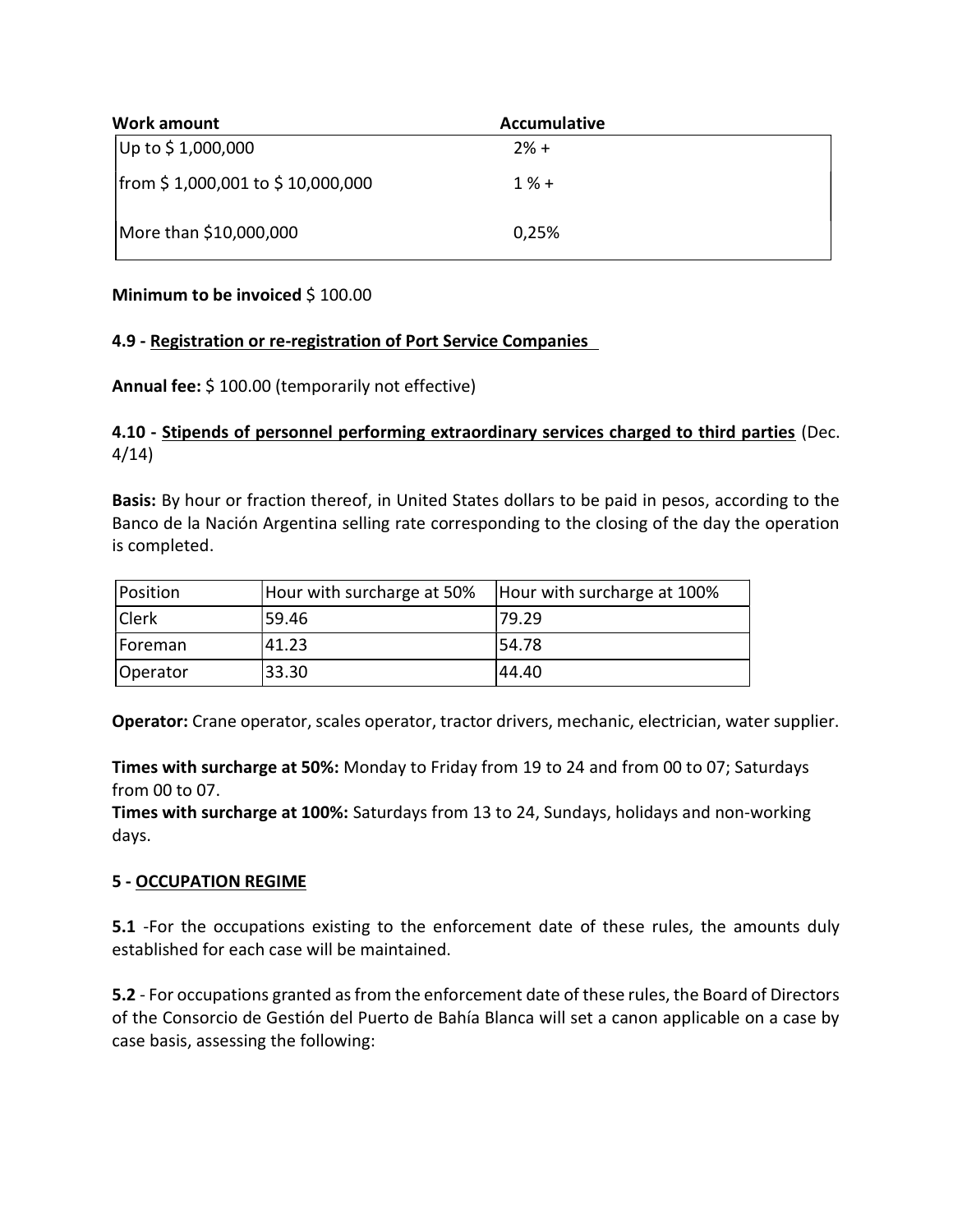a) Type of activity: According to the classification set forth in Chapter VI - Occupation regime item 2 - Use permits classification.

b) Magnitude: Considering the total area occupied and/or affected directly or indirectly by the activity to be performed.

c) Functionality: The fitness of the property for performing the authorized activity or activities will be assessed, considering the existence and/or proximity of berths, paved land accesses, railway, utilities, etc.

d) Existing improvements: When the assignment of buildings, improvements and/or facilities is agreed on, the six percent (6%) per year will be added to the value of that property (Chapter VI - Occupation regime - item 20 - Property valuation).

e) Strategic importance: Assessment of the potential relationship of occupation with the development and/or gaining of new traffic.

### 5.3 – Transgression fines

| 1st transgression | 10% of the monthly canon |
|-------------------|--------------------------|
| 2nd transgression | 30% of the monthly canon |
| 3rd transgression | 60% of the monthly canon |

### Minimum to be charged: \$ 50

### 5.3.1 - Guarantees for work execution

| $ Up$ to | $$75,000$ of work amount: | 5%              |
|----------|---------------------------|-----------------|
| Above    | \$75,000                  | 2% (cumulative) |

### 5.3.1.1 Minimum guarantee: \$ 400.00

5.3.1.2 Maximum guarantee: \$ 100,000.00

## 6. - SERVICES AT JETTY FOR LIQUID BULK AT PUERTO GALVAN

## 6. 1 - USE OF JETTY (Dec. 10/22)

Tariff: USD 0,67

Basis: Every thousand (1000) kilograms or fraction thereof, in United States dollars to be paid in pesos, according to the Banco de la Nación Argentina selling rate for good import and/or export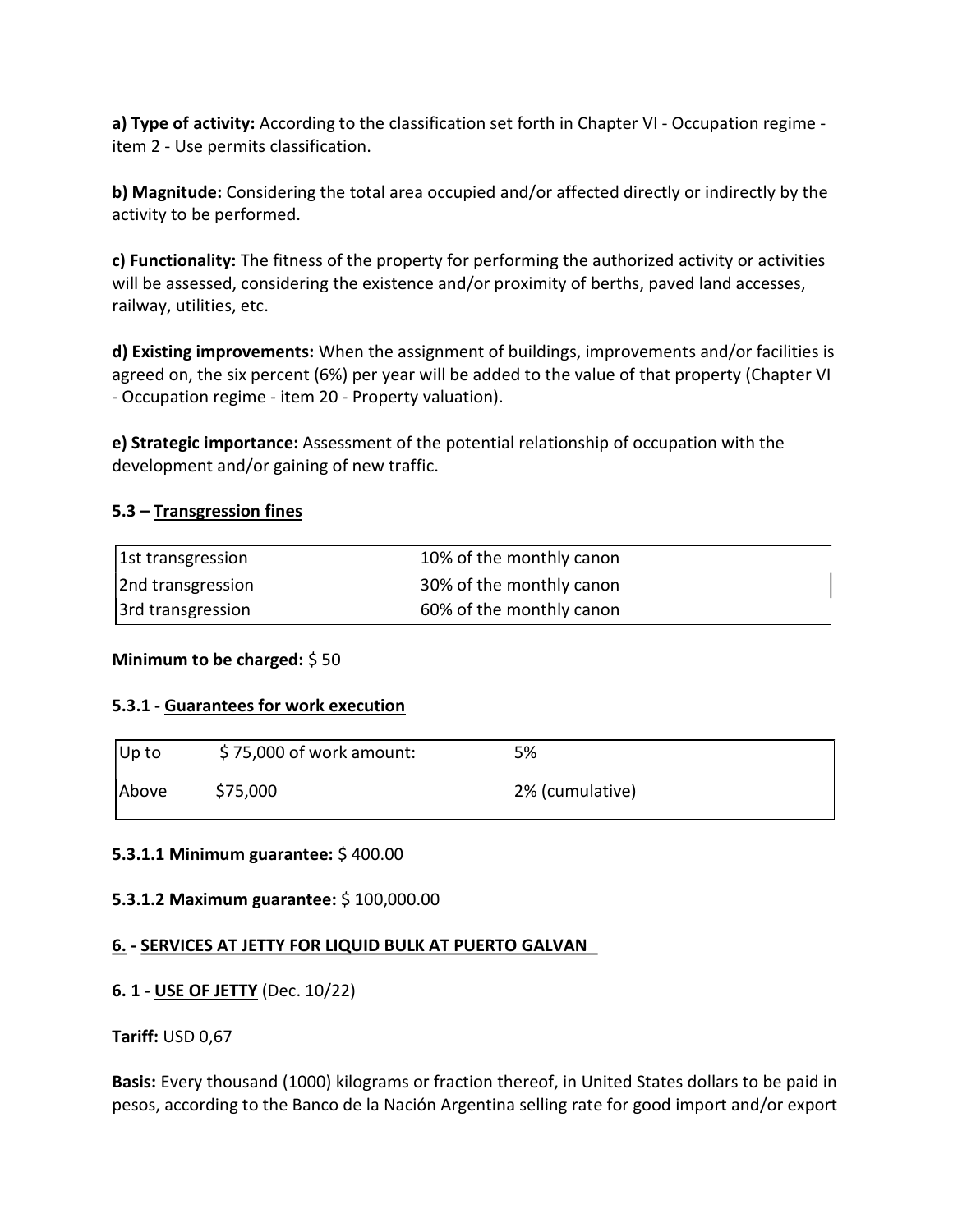operations, corresponding to the closing of the working day previous to the completion of the loading and/or unloading operation.

## 6.2 - LOADING ARMS (Dec. 10/22)

Tariff: USD 249,74

Basis: By hour or fraction thereof, in United States dollars to be paid in pesos, according to the Banco de la Nación Argentina selling rate for good import and/or export operations, corresponding to the closing of the working day previous to the completion of the service.

### 6.3 - MANEUVER OF CARGO DISTRIBUTING DEVICES (Res. 10/22)

Tariff: USD 523,89

Basis: For each service, in United States dollars to be paid in pesos, according to the Banco de la Nación Argentina selling rate for good import and/or export operations, corresponding to the closing of the working day previous to the completion of the service.

### 6.4 - POTABLE WATER SUPPLY

Tariff: As established in section 4.2 of Chapter VIII of the Title I of the General Rules of the Port of Bahía Blanca.

Basis: By ton or fraction thereof, in United States dollars to be paid in pesos, according to the Banco de la Nación Argentina selling rate for good import and/or export operations, corresponding to the closing of the working day previous to the completion of the service.

### 6.5 – NITROGEN LINE (Dec. 10/22)

Tariff: USD 0,20

Basis: By cubic meter or fraction thereof, in United States dollars to be paid in Argentine pesos, according to the Banco de la Nación Argentina selling rate corresponding to the closing of the day the vessels sail or next working exchange day if the latter was non-working.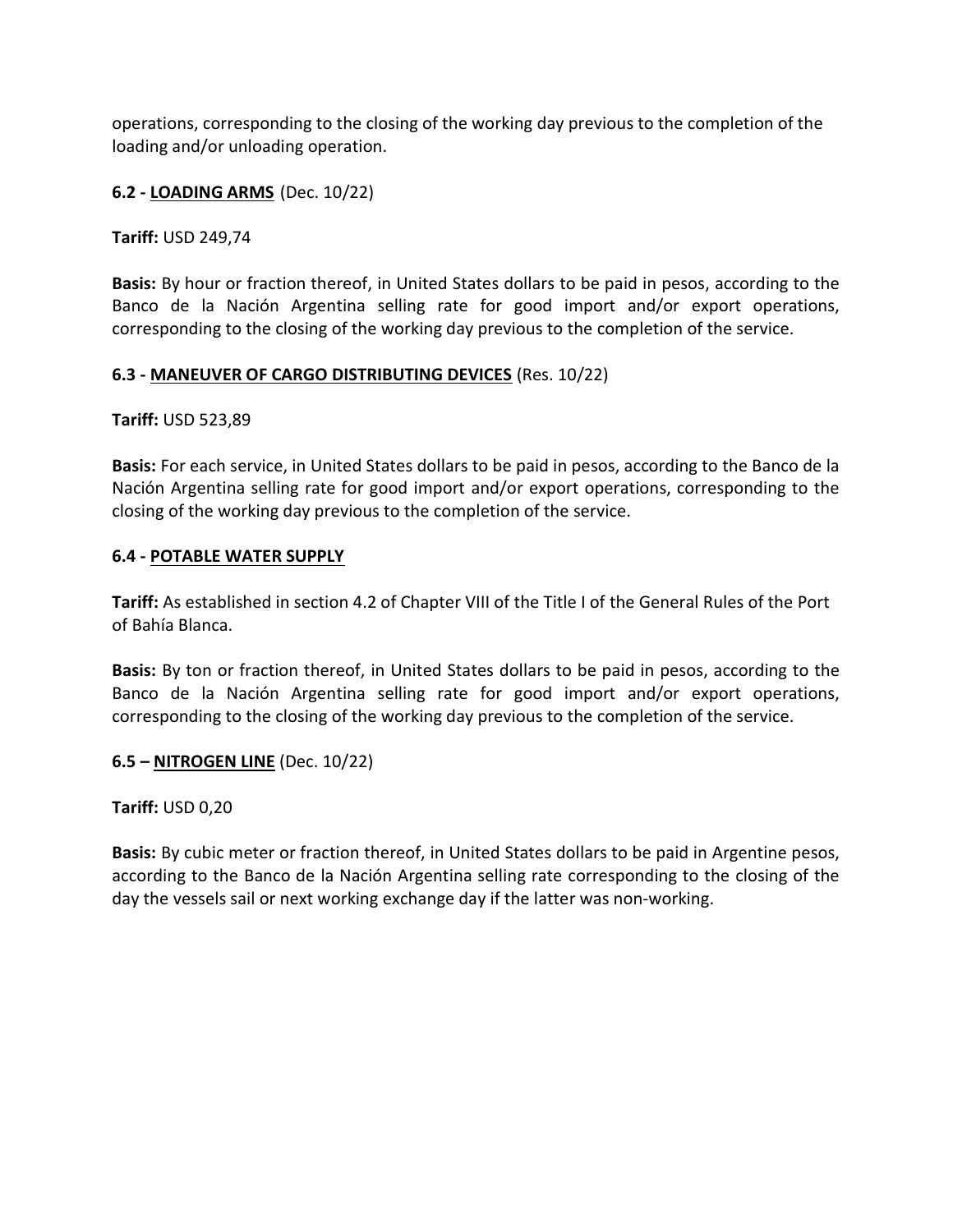#### 7. PUERTO DE BAHÍA BLANCA CONTAINER TERMINAL (Decision 14/2012)

| ANNEX I to Provision number 14-CGPBB/2012 |                                                                                      |  |  |  |
|-------------------------------------------|--------------------------------------------------------------------------------------|--|--|--|
|                                           | PUERTO DE BAHÍA BLANCA CONTAINER TERMINAL                                            |  |  |  |
|                                           | TERMINAL DE SERVICIOS PORTUARIOS PATAGONIA NORTE S.A.                                |  |  |  |
|                                           | Bahia Blanca, Pto. Ing. White, Muelle (21) Multiproposito Ing. A. Irazusta (Bs. As.) |  |  |  |
|                                           | <b>TARIFF SHEET</b>                                                                  |  |  |  |
|                                           | VALID 02 January, 2013                                                               |  |  |  |
| SHIP-OWNER TARIFFS - SHIPPING COMPANY     |                                                                                      |  |  |  |

| <b>EXPORT DRY CONTAINER HANDLING</b><br><b>CURRENCY UNIT</b><br><b>FEES</b>                                  |                                      |                                             |                                                                                                 |                                  |                        |                    |  |  |
|--------------------------------------------------------------------------------------------------------------|--------------------------------------|---------------------------------------------|-------------------------------------------------------------------------------------------------|----------------------------------|------------------------|--------------------|--|--|
|                                                                                                              | $T-1$                                | 5101                                        | EXPORT DRY CONT. HANDLING 20"                                                                   | <b>DOLLARS</b>                   | <b>CONTAINER</b>       | 135.000            |  |  |
|                                                                                                              |                                      |                                             |                                                                                                 |                                  |                        |                    |  |  |
|                                                                                                              | $T-1$                                | 5102                                        | EXPORT DRY CONT. HANDLING 40"                                                                   | <b>DOLLARS</b>                   | CONTAINER              | 151.000            |  |  |
|                                                                                                              | $T-1-1$                              | 5111                                        | ADDIT. ADVANCED CONT. DELIVERY FULL 20"                                                         | <b>DOLLARS</b>                   | CONTAINER              | 405.000            |  |  |
|                                                                                                              | $T-1$ $T-1-1$                        | 5112                                        | ADDIT. ADVANCED CONT. DELIVERY FULL 40"                                                         | <b>DOLLARS</b>                   | CONTAINER              | 453.000            |  |  |
|                                                                                                              | $T-1-2$                              | 5121                                        | ADDITIONAL OTHER TYPES OF CONT. 20"                                                             | <b>DOLLARS</b>                   | CONTAINER              | 270.000            |  |  |
|                                                                                                              | $T-1-2$                              | 5122<br>ADDITIONAL OTHER TYPES OF CONT. 40" |                                                                                                 | <b>DOLLARS</b>                   | CONTAINER              | 302.000            |  |  |
|                                                                                                              | $T-1-3$                              | 5131                                        | ADDITIONAL CONT. OFF STD. SIZE 20"/40"                                                          | <b>DOLLARS</b>                   | 302.000<br>CONTAINER   |                    |  |  |
|                                                                                                              |                                      |                                             |                                                                                                 |                                  |                        |                    |  |  |
|                                                                                                              | <b>IMPORT DRY CONTAINER HANDLING</b> |                                             |                                                                                                 |                                  |                        |                    |  |  |
|                                                                                                              | $T-2$                                | 5201                                        | IMPORT DRY CONT. HANDLING 20"                                                                   | <b>DOLLARS</b>                   | CONTAINER              | 135.000            |  |  |
|                                                                                                              | T-2                                  | 5202                                        | IMPORT DRY CONT. HANDLING 40"                                                                   | <b>DOLLARS</b>                   | CONTAINER              | 151.000            |  |  |
|                                                                                                              | $T-2-1$                              | 5211                                        | ADDIT. CONT. TAKE AWAY OUT OF TERM FULL 20"                                                     | <b>DOLLARS</b>                   | CONTAINER              | 405.000            |  |  |
|                                                                                                              | $T-2$ $T-2-1$                        | 5212                                        | ADDIT. CONT. TAKE AWAY OUT OF TERM FULL 40"                                                     | <b>DOLLARS</b>                   | CONTAINER<br>CONTAINER | 453.000            |  |  |
|                                                                                                              | $T-2-2$<br>$T-2-2$                   | 5221<br>5222                                | ADDITIONAL OTHER TYPES OF CONT. 20"<br>ADDITIONAL OTHER TYPES OF CONT. 40"                      | <b>DOLLARS</b><br><b>DOLLARS</b> |                        | 270.000<br>302.000 |  |  |
|                                                                                                              | $T-2-3$                              | 5231                                        | ADDIT. IMPORT CONT. OFF STD. SIZE 20"/40"                                                       | <b>DOLLARS</b>                   | CONTAINER<br>CONTAINER | 302.000            |  |  |
|                                                                                                              |                                      |                                             | <b>CONTAINER HANDLING REF. EXPORT / IMPORT</b>                                                  |                                  |                        |                    |  |  |
|                                                                                                              | $T-3$                                | 5301                                        | IMPORT REF. CONT. EXPO. 20"                                                                     | <b>DOLLARS</b>                   | CONTAINER              | 190.000            |  |  |
|                                                                                                              | T-3                                  | 5302                                        | IMPORT REF. CONT. EXPO. 40"                                                                     | <b>DOLLARS</b>                   | CONTAINER              | 212.000            |  |  |
|                                                                                                              | $T-3-1$                              | 5311                                        | PLUGGING/UNPLUG. CONT. IN VESSEL                                                                | <b>DOLLARS</b>                   | <b>CONTAINER</b>       | 15.000             |  |  |
|                                                                                                              | $T-3-2$                              | 5321                                        | ADDIT. CONT. OFF STD. SIZES 20"/40"                                                             | <b>DOLLARS</b>                   | CONTAINER              | 424.000            |  |  |
|                                                                                                              | HANDLING EMPTY CONT.                 |                                             |                                                                                                 |                                  |                        |                    |  |  |
|                                                                                                              | $T-4$                                | 5401                                        | <b>EMPTY CONT. HANDLING 20"</b>                                                                 | <b>DOLLARS</b>                   | <b>CONTAINER</b>       | 60.000             |  |  |
|                                                                                                              |                                      | 5402                                        | EMPTY CONT. HANDLING 40"                                                                        | <b>DOLLARS</b>                   | <b>CONTAINER</b>       | 60.000             |  |  |
|                                                                                                              | <b>EMPTY CONT. STORAGE</b>           |                                             |                                                                                                 |                                  |                        |                    |  |  |
|                                                                                                              | T-6                                  | 5601                                        | <b>EMPTY CONT. STORAGE</b>                                                                      | <b>DOLLARS</b>                   | CONT./DAY              | 0.300              |  |  |
|                                                                                                              | <b>COLD SERVICE</b>                  |                                             |                                                                                                 |                                  |                        |                    |  |  |
|                                                                                                              | $T - 7$                              | 5701                                        | COLD SERVICE CONTAINERS                                                                         |                                  |                        | 24.000             |  |  |
|                                                                                                              |                                      |                                             |                                                                                                 | <b>DOLLARS</b>                   | CONT./DAY              |                    |  |  |
|                                                                                                              |                                      |                                             | <b>NO WORKING HOURS OPERATIONS</b>                                                              |                                  |                        |                    |  |  |
|                                                                                                              | $T-1$                                | 5801                                        | REC. DISQ. DRY CONT. 20" EXPO. 40%                                                              | <b>DOLLARS</b>                   | CONTAINER              | 54.000             |  |  |
|                                                                                                              | $T-1$                                | 5802                                        | REC. DISQ. DRY CONT. 20" EXPO. 70%                                                              | <b>DOLLARS</b>                   | CONTAINER              | 94.500             |  |  |
|                                                                                                              | T-1                                  | 5803                                        | REC. DISQ. DRY CONT. 40" EXPO. 40%                                                              | <b>DOLLARS</b>                   | CONTAINER              | 60.400             |  |  |
|                                                                                                              | $T-1$                                | 5804                                        | REC. DISQ. DRY CONT. 40" EXPO. 70%                                                              | <b>DOLLARS</b>                   | CONTAINER              | 105.700            |  |  |
|                                                                                                              | T-2<br>T-2                           | 5805                                        | REC. DISQ. DRY CONT. 20" IMPO. 40%                                                              | <b>DOLLARS</b><br><b>DOLLARS</b> | <b>CONTAINER</b>       | 54.000<br>94.500   |  |  |
|                                                                                                              | T-2                                  | 5806<br>5807                                | REC. DISQ. DRY CONT. 20" IMPO. 70%<br>REC. DISQ. DRY CONT. 40" IMPO. 40%                        | <b>DOLLARS</b>                   | CONTAINER<br>CONTAINER | 60.400             |  |  |
|                                                                                                              | $T-2$                                | 5808                                        | REC. DISO. DRY CONT. 40" IMPO. 70%                                                              | <b>DOLLARS</b>                   | <b>CONTAINER</b>       | 105.700            |  |  |
|                                                                                                              | T-3                                  | 5809                                        | REC. DISO. DRY CONT. 20" EXPO. 40%                                                              | <b>DOLLARS</b>                   | CONTAINER              | 76.000             |  |  |
|                                                                                                              | T-3                                  | 5810                                        | REC. DISQ. DRY CONT. 20" EXPO. 70%                                                              | <b>DOLLARS</b>                   | CONTAINER              | 133.000            |  |  |
|                                                                                                              | T-3                                  | 5811                                        | REC. DISQ. DRY CONT. 40" EXPO. 40%                                                              | <b>DOLLARS</b>                   | CONTAINER              | 84.800             |  |  |
|                                                                                                              | T-3                                  | 5812                                        | REC. DISQ. DRY CONT. 40" EXPO. 70%                                                              | <b>DOLLARS</b>                   | CONTAINER              | 148.400            |  |  |
|                                                                                                              | T-4                                  | 5813                                        | REC. DISQ. EMPTY CONT. 20" AT 40%                                                               | <b>DOLLARS</b>                   | CONTAINER              | 24.000             |  |  |
|                                                                                                              | $T-4$                                | 5814                                        | REC. DISQ. EMPTY CONT. 20" AT 70%                                                               | <b>DOLLARS</b>                   | CONTAINER              | 42.000             |  |  |
|                                                                                                              | $T-4$                                | 5815                                        | REC. DISQ. EMPTY CONT. 40" AT 40%                                                               | <b>DOLLARS</b>                   | CONTAINER              | 24.000             |  |  |
|                                                                                                              | T-4                                  | 5816                                        | REC. DISQ. EMPTY CONT. 40" AT 70%                                                               | <b>DOLLARS</b>                   | CONTAINER              | 42.000             |  |  |
|                                                                                                              | $T-9-3$                              | 5831                                        | REC. DISQ. WASH/CLEAN. DRY CONT./REF. AT 40%                                                    | <b>DOLLARS</b>                   | CONTAINER              | 6.000              |  |  |
|                                                                                                              | $T-9-3$                              | 5832                                        | REC. DISQ. WASH/CLEAN. DRY CONT./REF. AT 70%                                                    | <b>DOLLARS</b>                   | <b>CONTAINER</b>       | 10.500             |  |  |
|                                                                                                              | $T-9-3$                              | 5833                                        | REC. DISO. CONT. ENTRANCE/EXIT 20" / 40" CLEANING AREA 40%                                      | <b>DOLLARS</b>                   | CONTAINER              | 12.000             |  |  |
| $T-9-3$<br>REC. DISQ. CONT. ENTRANCE/EXIT 20" / 40" CLEANING AREA 70%<br><b>DOLLARS</b><br>5834<br>CONTAINER |                                      |                                             |                                                                                                 |                                  |                        |                    |  |  |
|                                                                                                              | <b>SUPPLEMENTARY SERVICES</b>        |                                             |                                                                                                 |                                  |                        |                    |  |  |
|                                                                                                              | $T-9$ T-9-3                          | 5931                                        | CONT. WASHING / CLEANING DRY/REEF. 20/40"                                                       | <b>DOLLARS</b>                   | CONTAINER              | 15.000             |  |  |
|                                                                                                              | T-9-3                                | 5932                                        | ACCESS TO CLEANING AREA                                                                         | <b>DOLLARS</b>                   | CONTAINER              | 30.000             |  |  |
| Operations in non-working times                                                                              |                                      |                                             |                                                                                                 |                                  |                        |                    |  |  |
|                                                                                                              | 1st surcharge 40%                    |                                             | : Monday to Friday 19 to 07 and Saturday 00 to 07                                               |                                  |                        |                    |  |  |
|                                                                                                              |                                      |                                             | 2nd Surcharge 70%: Saturday 13 to 24, Sundays, non-working days and national holidays 00 to 24. |                                  |                        |                    |  |  |